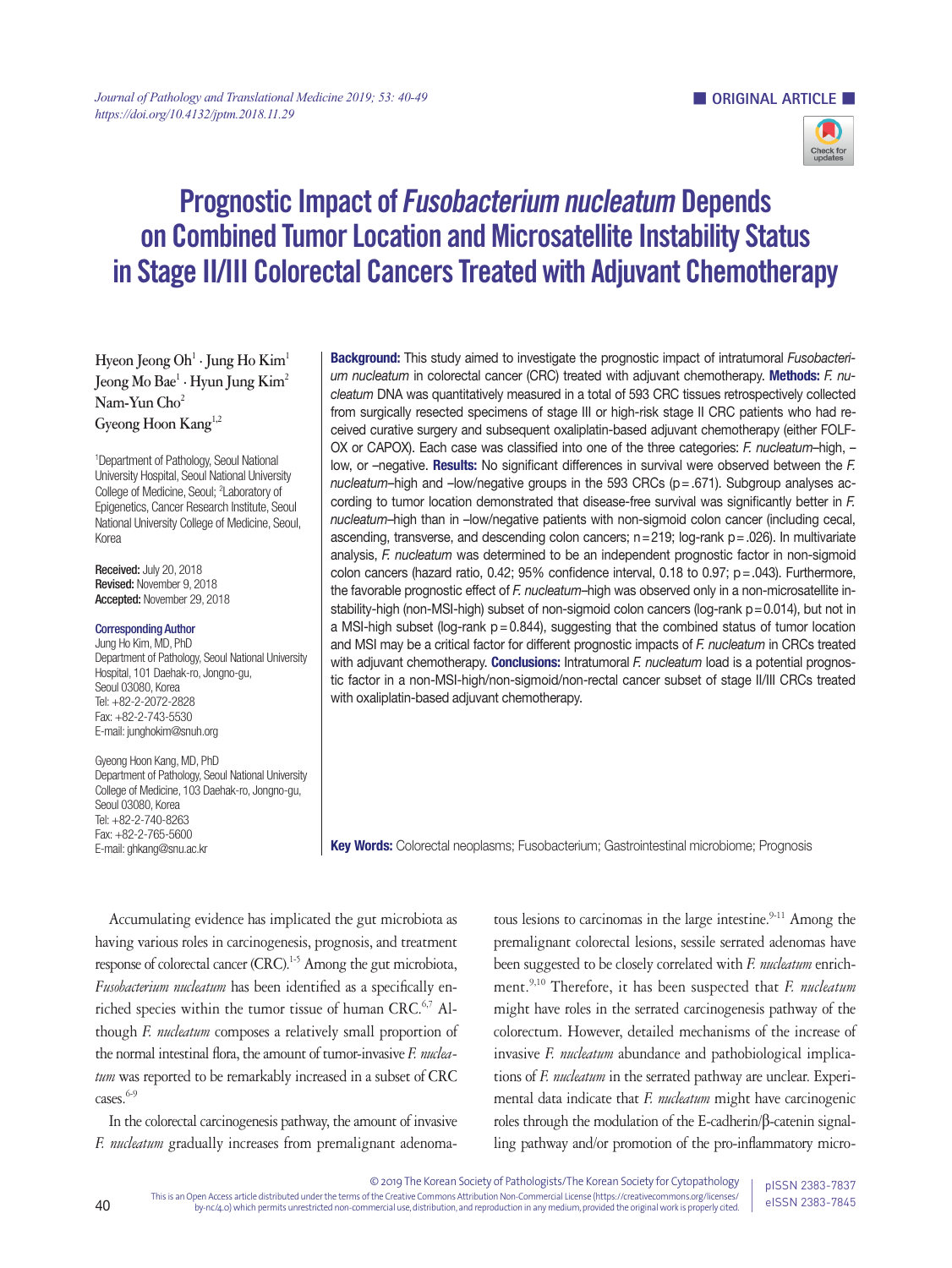environment.<sup>1,2</sup> However, these biological mechanisms cannot fully explain the basis of the association of *F. nucleatum* with the serrated pathway in CRC.

The findings using clinical samples support the suggestion that a high load of intratumoral *F. nucleatum* is associated with various clinicopathological and molecular features of CRC, including right-sided tumor location, poor prognosis, poor response to chemotherapy, low density of CD3<sup>+</sup> tumor-infiltrating lymphocytes, high density of tumor-infiltrating macrophages, CpG island methylator phenotype (CIMP), and microsatellite instability (MSI).3,4,8,12-14 However, these observed associations of *F. nucleatum* in CRC are less robust, since the results were derived from limited study cohorts. Thus, precise clinicopathological and molecular implications of *F. nucleatum*–high CRC need to be elucidated and validated using additional independent data.

Recent studies reported that the gut microbiota is associated with responses to chemotherapy and immunotherapy in solid tumors.<sup>4,5,15-17</sup> Especially, Yu *et al*.<sup>4</sup> reported that *F. nucleatum* can promote chemoresistance in CRC by modulating the Toll-like receptor, micro-RNAs, and autophagy pathways. Based on these results, we designed a study to investigate the prognostic impacts of *F. nucleatum* in CRC patients treated with adjuvant chemotherapy. The amount of intratumoral *F. nucleatum* and its prognostic associations were analyzed in a total of 593 stage III or high-risk stage II CRCs treated with adjuvant FOLFOX (folinic acid/5-fluorouracil plus oxaliplatin) or CAPOX (capecitabine plus oxaliplatin) chemotherapy.

# MATERIALS AND METHODS

### Case selection

Formalin-fixed, paraffin-embedded (FFPE) tissues of 747 consecutive series of primary CRCs were collected from the pathology archive of Seoul National University Hospital, Seoul, Korea. All the tissues were from surgical specimens of patients who underwent curative surgery and subsequent adjuvant chemotherapy for stage III or high-risk stage II CRC at Seoul National University Hospital from 2005 to 2012. The inclusion criteria for the case selection were age greater than 18 years, adenocarcinoma histology without neuroendocrine or squamous cell component, stage III or high-risk stage II according to pathological staging, complete resection (R0) of the primary tumor with tumorfree resection margins, and the completion of at least six cycles of adjuvant FOLFOX chemotherapy or four cycles of adjuvant CAPOX therapy. The criteria for high-risk stage II were tumor invasion into visceral peritoneum or direct invasion into adjacent

organs/structures (pT4), clinically obstruction or perforation, poorly differentiated or undifferentiated histology (G3/G4), lymphovascular invasion, and perineural invasion. The patients who received pre-operative neoadjuvant chemotherapy and/or radiotherapy (especially patients with rectal cancer) and patients with a history of other malignancy within 5 years were excluded. Initially, 747 cases were subjected to quantitative polymerase chain reaction (qPCR) analysis for *F. nucleatum*. Among them, 154 inadequate samples determined by invalid or poor quality results from the qPCR analysis, as described subsequently, were excluded. Finally, a total of 593 CRC cases were analyzed. The Institutional Review Board of our hospital approved this study (IRB No. 1805-018-944). The Institutional Review Board exempted our study from obtaining informed consent from patients because our study was a retrospective, anonymous, tissuebased investigation.

### Clinicopathological data

Clinical data, including age, sex, tumor location, and gross tumor type, were collected from electronic medical records. Hematoxylin and eosin-stained tissue slides of each case were independently reviewed by pathologists (J.M.B. and G.H.K.) to evaluate histopathological features, including pT/pN categories, tumor grade, lymphovascular invasion, perineural invasion, and mucinous histology.

#### qPCR for F. nucleatum

Genomic DNA extraction from FFPE tissues of the 747 CRCs and qPCR for *F. nucleatum*, using the 747 tumor DNA samples, were conducted as previously described.<sup>14</sup> In brief, the following primers and probes targeting the 16S rRNA gene DNA sequence of *F. nucleatum* and the reference gene (prostaglandin transporter, PGT), were used: *F. nucleatum* forward primer, 5'-CAACCAT-TACTTTAACTCTACCATGTTCA-3'; *F. nucleatum* reverse' primer, 5'-GTTGACTTTACAGAAGGAGATTATGTA-AAAATC-3'; *F. nucleatum* FAM probe, 5'-GTTGACTTTA-CAGAAGGAGATTA-3'; PGT forward primer, 5'-ATCCCC AAAGCACCTGGTTT-3'; PGT reverse primer, 5'-AGAGGC-CAAGATAGTCCTGGTAA-3'; PGT VIC probe, 5'-CCATC-CATGTCCTCATCTC-3'.<sup>14</sup> The PCR conditions were 95°C for 10 minutes followed by 45 cycles of 95°C for 15 seconds, and 60°C for 1 minute.14 To compare the *F. nucleatum* DNA amounts between tumor DNA samples, the relative values  $(2^{-\Delta C_t})$  calculated from the threshold cycle (Ct) values for *F. nucleatum* normalized to PGT were used. The qPCR method was validated using serially-diluted *F. nucleatum* genomic DNA samples (25586D-5;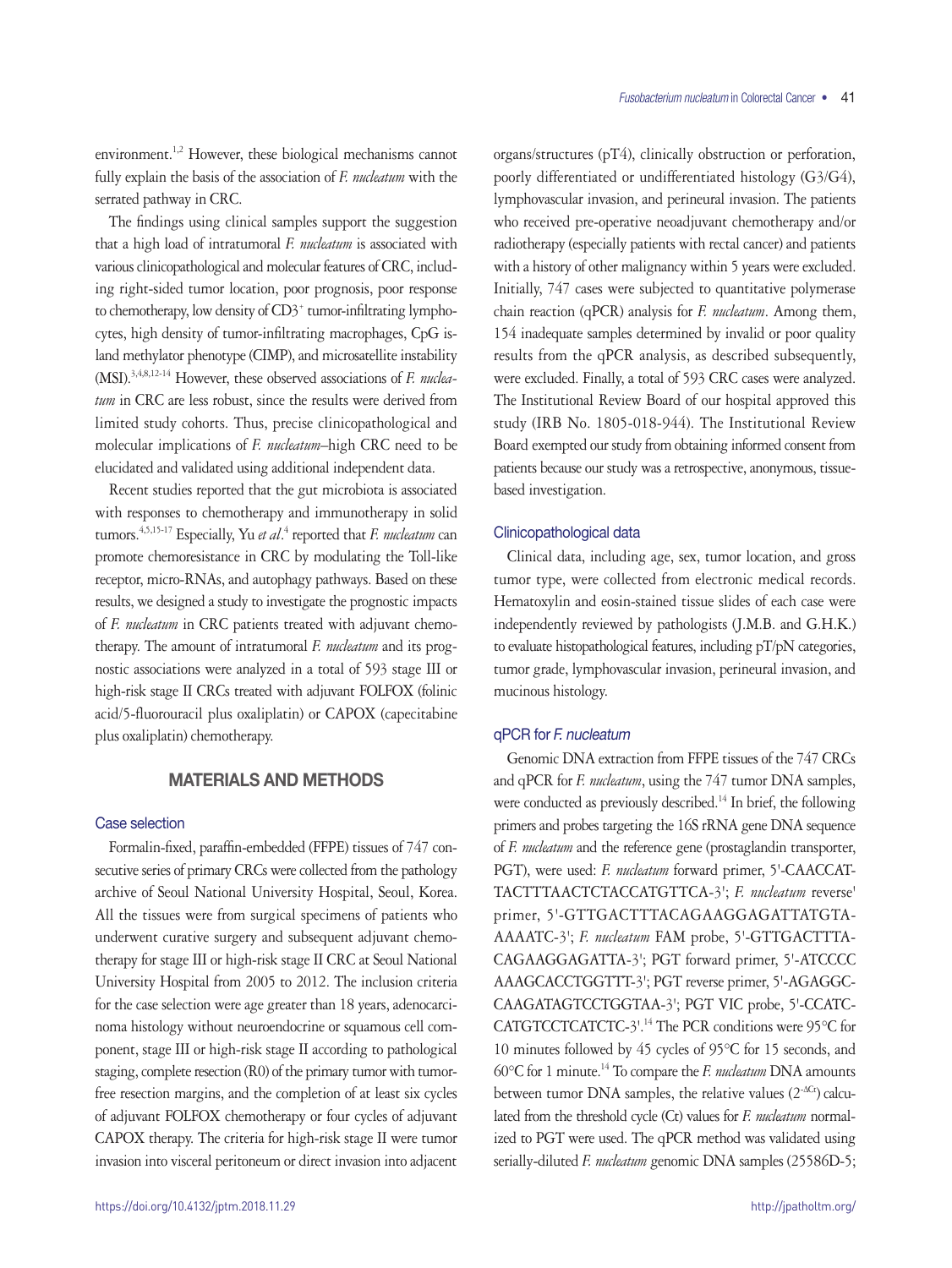ATCC, Manassas, VA, USA). The results of the validation analysis are summarized in Supplementary Fig. S1. *F. nucleatum*– positive CRCs were further classified into two subgroups (*F. nucleatum*–high or *F. nucleatum*–low) using a cut-off median value of 2-∆Ct. Among the samples of the initial 747 cases subjected to *F. nucleatum* qPCR analysis, those of 154 cases were determined as failed or inadequate, based on non-evaluable or high Ct values of PGT. Thus, 593 cases were finally included in this study. The qPCR experiment of each sample was performed independently in triplicate.

### DNA analyses for MSI, CIMP, KRAS, and BRAF

Major molecular factors, including MSI, CIMP, and *KRAS/ BRAF* mutations, in the CRC samples were analyzed as previously described.18 Genomic DNA of each tumor was isolated from representative FFPE tissue blocks by microdissection. MSI testing was performed by DNA fragment analysis using five microsatellite markers (BAT-25, BAT-26, D5S346, D17S250, and D2S123) according to the Bethesda guideline.<sup>19</sup> MSI status of each case was classified into one of the three categories: MSI-high, MSI-low, and microsatellite stable (MSS). CIMP analysis was carried out by the real-time PCR-based MethyLight assay using eight CIMP markers (*MLH1*, *NEUROG1*, *CRABP1*, *CACNA1G*, *CDK-N2A*, *IGF2*, *SOCS1*, and *RUNX3*) as previously described.<sup>18</sup> CIMP status of each case was classified into one of the three categories: CIMP-high, CIMP-low, and CIMP-negative. Mutational status of *KRAS* exon 2 codons 12 and 13 and *BRAF* exon 15 codon 600 were examined by Sanger sequencing.

### Statistical analyses

All statistical analyses in this study were performed using SPSS ver. 23 (IBM Corp., Armonk, NY, USA). Comparison analysis between categorical variables was conducted using chisquare test or Fisher exact test. Univariate and multivariate survival analyses were carried out using the Kaplan-Meier method with log-rank test and Cox proportional hazards regression model. All p-values were considered to indicate statistically significant differences if less than 0.05.

## RESULTS

# Variable amounts of F. nucleatum according to tumor location bowel subsite in CRCs

Among the 593 stage II/III CRCs treated with oxaliplatinbased adjuvant chemotherapy (FOLFOX or CAPOX), intratumoral *F. nucleatum* DNA was detected in 408 cases (68.8%). Each *F. nucleatum*-positive CRC was classified as *F. nucleatum*–high or –low based on *F. nucleatum* DNA load, using a cut-off median value of 2-∆Ct. The proportions of *F. nucleatum*–high, –low, and –negative CRCs along the tumor location bowel subsite varied



Fig. 1. Different proportions of *Fusobacterium nucleatum*–high vs *F. nucleatum*–low/negative colorectal cancers according to tumor location bowel subsites.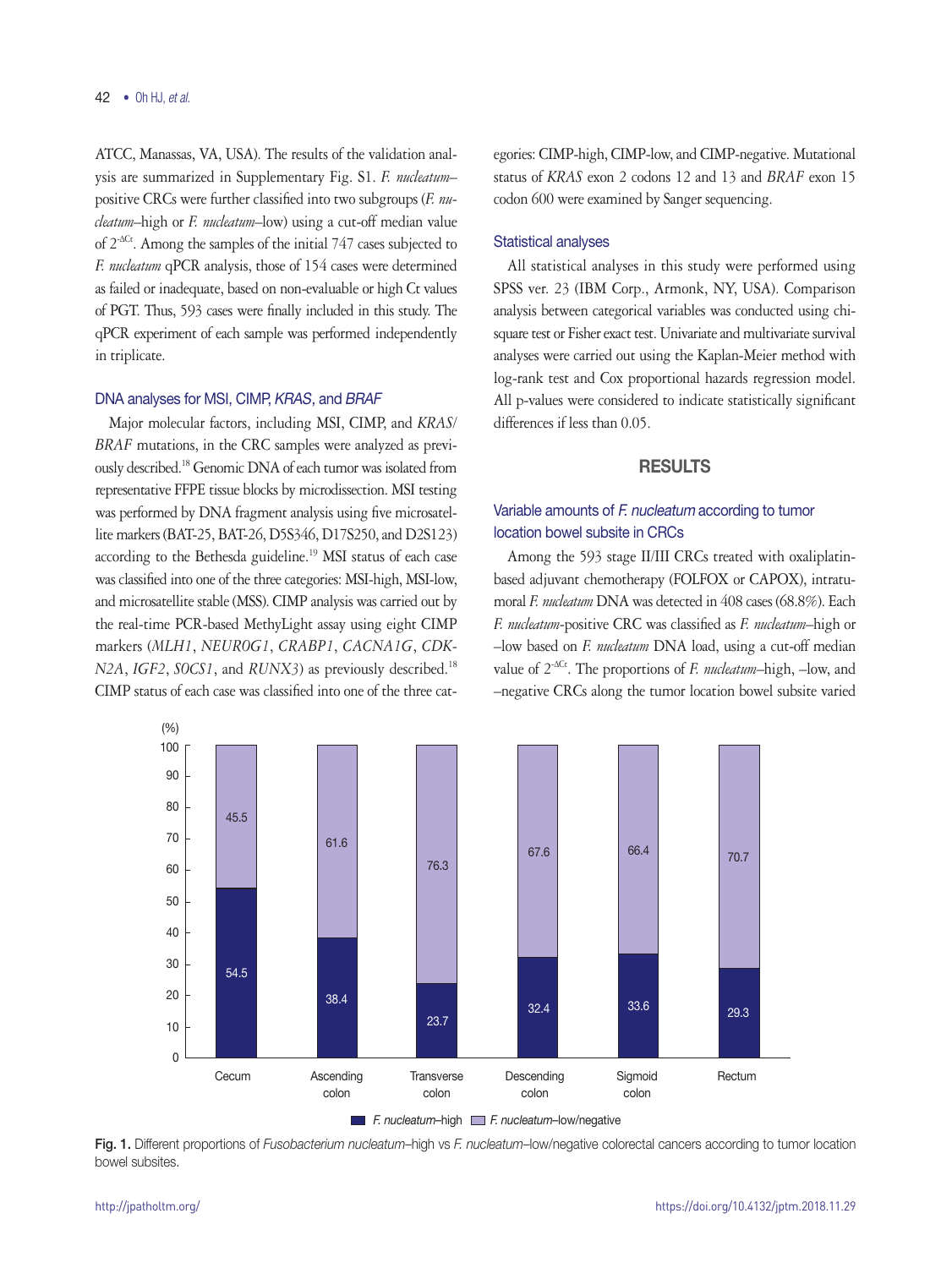(Fig. 1). The proportion of *F. nucleatum–*high tumors was highest among cecal cancers, whereas that of *F. nucleatum–*high tumors was lowest among transverse colon cancers (54.5% and 23.7%, respectively) (Fig. 1).

# Clinicopathological and molecular associations of F. nucleatum in CRCs

We analyzed the relationship between *F. nucleatum* status (high vs. low/negative) and clinicopathological (age, sex, tumor sidedness, pT/pN categories, tumor grade, lymphovascular and perineural invasions, and mucinous histology) and molecular characteristics (MSI, CIMP, and *KRAS/BRAF* mutations) in overall stage II/III CRCs treated with oxaliplatin-based adjuvant chemotherapy (n=593). The results are summarized in Table 1. Among the variables, the pT category was the only factor with statistical significance. *F. nucleatum*–high was significantly associated with advanced pT stage (pT3/pT4) (p = .005) (Table 1). CIMP-high and *KRAS* mutations were more frequent in *F. nucleatum*–high CRCs than in *F. nucleatum*–low/negative CRCs, without statistical significance ( $p = .174$  and  $p = .093$ , respectively) (Table 1).

# Prognostic impact of F. nucleatum in CRCs treated with adjuvant chemotherapy

In survival analysis, no significant difference in disease-free survival (DFS) was evident between the *F. nucleatum*high and *F. nucleatum*low/negative groups in overall 593 stage II/III CRC patients treated with oxaliplatin-based adjuvant chemotherapy  $(log-rank p = .671)$  (Fig. 2A). In addition, the prognostic significance of *F. nucleatum* was not identified in subgroups stratified by MSI status (log-rank  $p = .858$  in MSI-high CRCs (n = 40), logrank p = .625 in MSS/MSI-low CRCs ( $n = 545$ ) (Supplementary Fig. S2). However, subgroup analyses according to tumor location demonstrated that DFS of the *F. nucleatum*–high group was significantly better than that of the *F. nucleatum*–low/negative group in patients with adjuvant FOLFOX or CAPOX-treated colon cancer located in the non-sigmoid colon (from cecum to descending colon,  $n = 219$ ) (log-rank  $p = .026$ ) (Fig. 2B). In sigmoid colon and rectal cancer patients treated with oxaliplatinbased adjuvant chemotherapy (n=374), the *F. nucleatum–*high group showed a tendency toward worse DFS compared to the *F. nucleatum*–low/negative group, but this survival difference was not statistically significant (log-rank p=.199) (Fig. 2C). In multivariate analysis, *F. nucleatum–*high was an independently favorable prognostic factor in non-sigmoid colon cancer patients treated with oxaliplatin-based adjuvant chemotherapy (hazard ratio, 0.42; 95% confidence interval, 0.18 to 0.97; p=.043) (Table 2).

Table 1. Characteristics of adjuvant chemotherapy-treated, stage II/III CRCs according to the *Fusobacterium nucleatum* status

| Variable                          | F. nucleatum-high | F. nucleatum-low/<br>negative | p-value |
|-----------------------------------|-------------------|-------------------------------|---------|
| Age                               |                   |                               | .286    |
| Younger (<59 yr)                  | 84 (41.2)         | 178 (45.8)                    |         |
| Older ( $\geq$ 59 yr)             | 120 (58.8)        | 211 (54.2)                    |         |
| <b>Sex</b>                        |                   |                               | .925    |
| Male                              | 124 (60.8)        | 238 (61.2)                    |         |
| Female                            | 80 (39.2)         | 151 (38.8)                    |         |
| Tumor sidedness                   |                   |                               | .287    |
| Right-sided                       | 69 (33.8)         | 115 (29.6)                    |         |
| Left-sided                        | 135 (66.2)        | 274 (70.4)                    |         |
| Gross tumor type                  |                   |                               | .243    |
| Polypoid/fungating                | 119 (58.3)        | 246 (63.2)                    |         |
| Ulceroinfiltrative                | 85 (41.7)         | 143 (36.8)                    |         |
| pT category                       |                   |                               | .005    |
| pT1/pT2                           | 9(4.4)            | 44 (11.3)                     |         |
| pT3/pT4                           | 195 (95.6)        | 345 (88.7)                    |         |
| pN category                       |                   |                               | .464    |
| pN0                               | 34 (16.7)         | 56 (14.4)                     |         |
| pN1/pN2                           | 170 (83.3)        | 333 (85.6)                    |         |
| Tumor histological grade          |                   |                               | .687    |
| G1/G2                             | 188 (92.2)        | 362 (93.1)                    |         |
| G3/G4                             | 16(7.8)           | 27 (6.9)                      |         |
| Lymphovascular invasion           |                   |                               | .419    |
| Absent                            | 112 (54.9)        | 200 (51.4)                    |         |
| Present                           | 92(45.1)          | 189 (48.6)                    |         |
| Perineural invasion               |                   |                               | .171    |
| Absent                            | 143 (70.1)        | 293 (75.3)                    |         |
| Present                           | 61 (29.9)         | 96 (24.7)                     |         |
| Mucinous histology                |                   |                               | .269    |
| Absent                            | 184 (90.2)        | 361 (92.8)                    |         |
| Present                           | 20 (9.8)          | 28(7.2)                       |         |
| MSI status <sup>a</sup>           |                   |                               | .647    |
| MSS/MSI-low                       | 185 (92.5)        | 360 (93.5)                    |         |
| MSI-high                          | 15(7.5)           | 25(6.5)                       |         |
| CIMP status <sup>b</sup>          |                   |                               | .174    |
| CIMP-low/negative                 | 189 (92.6)        | 369 (95.3)                    |         |
| CIMP-high                         | 15(7.4)           | 18(4.7)                       |         |
| <b>KRAS</b> mutation <sup>c</sup> |                   |                               | .093    |
| Absent                            | 137 (67.2)        | 286 (73.7)                    |         |
| Present                           | 67 (32.8)         | 102 (26.3)                    |         |
| <b>BRAF</b> mutation              |                   |                               | .213    |
| Absent                            | 200 (98)          | 374 (96.1)                    |         |
| Present                           | 4(2)              | 15 (3.9)                      |         |

Values are presented as number (%).

CRC, colorectal cancer; G1, grade 1 (well differentiated); G2, grade 2 (moderately differentiated); G3, grade 3 (poorly differentiated); G4, grade 4 (undifferentiated); MSI, microsatellite instability; MSS, microsatellite-stable; CIMP, CpG island methylator phenotype.

a Among the 593 cases, MSI status could not be determined in eight cases due to inadequate DNA quality or quantity; <sup>b</sup>Among the 593 cases, CIMP status could not be determined in two cases due to inadequate DNA quality or quantity; <sup>c</sup>Among the 593 cases, KRAS mutation could not be determined in one case due to inadequate DNA quality or quantity.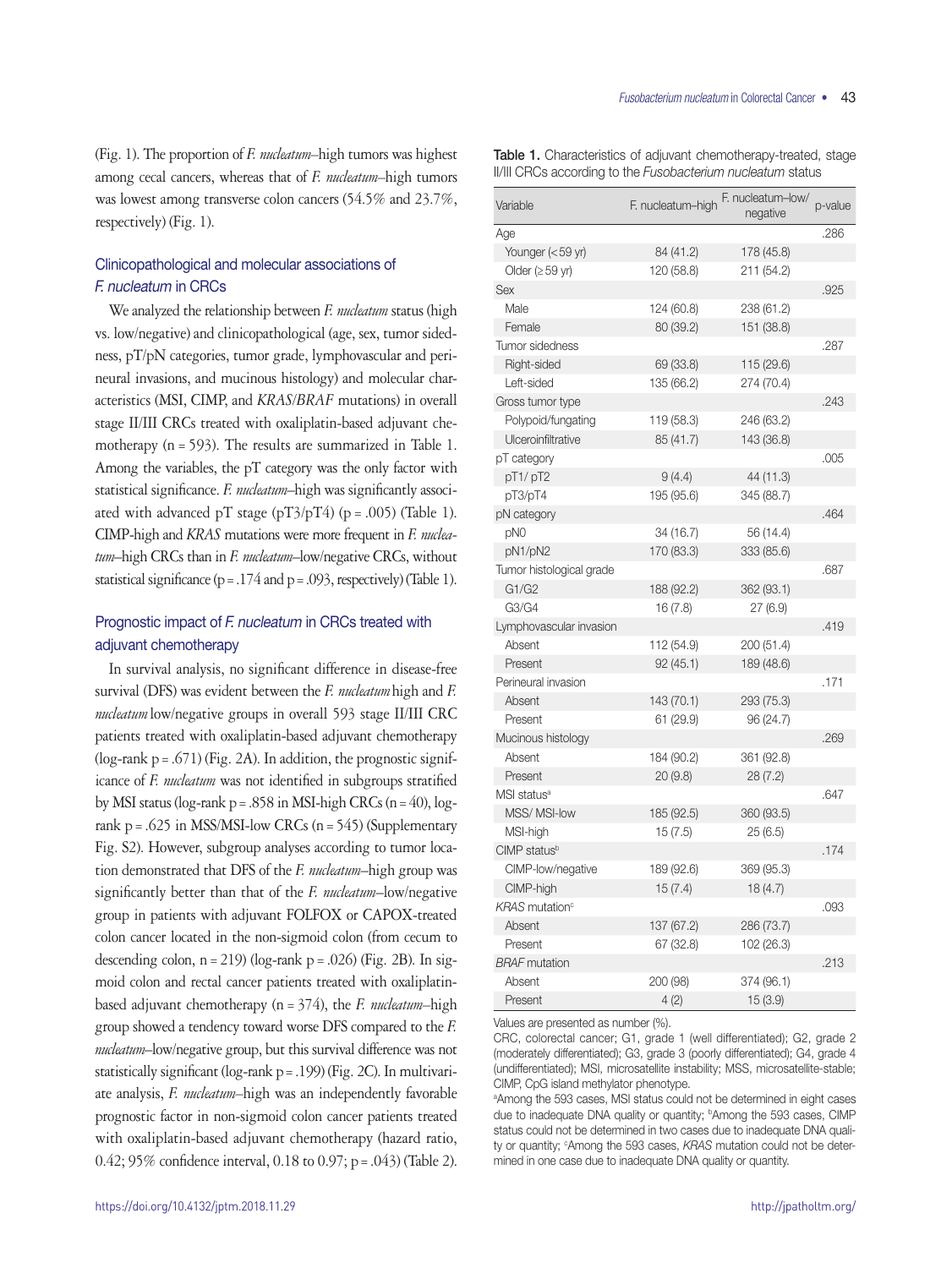

Fig. 2. Kaplan-Meier survival analysis, including subgroup analysis according to tumor location. (A) No significant difference in disease-free survival was evident between *Fusobacterium nucleatum*–high and –low/negative subgroups in the overall 593 stage II/III colorectal cancer patients treated with oxaliplatin-based adjuvant chemotherapy. (B) The *F. nucleatum*–high subgroup was significantly associated with better disease-free survival in non-sigmoid colon cancer patients treated with oxaliplatin-based adjuvant chemotherapy (n=219). (C) In sigmoid colon and rectal cancer patients treated with oxaliplatin-based adjuvant chemotherapy (n=374), the *F. nucleatum–*high subgroup shows a tendency toward worse disease-free survival without statistical significance.

To further identify the molecular basis of the favorable prognostic effect of *F. nucleatum* observed in non-sigmoid colon cancers, we analyzed the prognostic impact of *F. nucleatum* in subsets of nonsigmoid colon cancer patients according to MSI status. In an MSS/ MSI-low subset of non-sigmoid colon cancer patients treated with adjuvant chemotherapy ( $n = 185$ ), DFS was significantly better in the *F. nucleatum*-high group than in the *F. nucleatum*-low/negative group (log-rank  $p = .014$ ) (Fig. 3A). However, significant DFS difference according to *F. nucleatum* status was not observed in an MSI-high subset of non-sigmoid colon cancer patients (n= 31) (log-rank  $p = .844$ ) (Fig. 3B). Finally, survival analyses in MSS/MSI-low  $(n=360)$  and MSI-high  $(n=9)$  subgroups of sigmoid colon or rectal cancers treated with oxaliplatin-based adjuvant chemotherapy demonstrated tendencies toward worse DFS of *F. nucleatum*–high group than of *F. nucleatum*–low/negative group, but there was no statistical significance (log-rank p=.193 in MSS/MSI-low subgroup, Fig. 3C; log-rank p=.885 in MSIhigh subgroup, Fig. 3D)

# **DISCUSSION**

Direct or indirect roles of gut microbiota in the pathogenesis of a variety of human diseases have been recently proposed. The demonstration of the close association between *F. nucleatum* and CRC has prompted exploration of the pathogenetic, prognostic, and predictive roles of *F. nucleatum* in CRC. However, there are still limited data regarding the prognostic and predictive values of *F. nucleatum* in CRC. Several studies using clinical samples ciated with poor prognosis in CRC patients.<sup>3,11,20</sup> Moreover, an experimental study suggested that *F. nucleatum* might be able to induce resistance to chemotherapy by modulating autophagy in CRC cells.<sup>4</sup> Based on the emerging prognostic significance and potential predictive value of *F. nucleatum* in CRC, we decided to investigate the prognostic relevance of *F. nucleatum* in CRCs treated with adjuvant chemotherapy. Most patients with stage III or high-risk stage II CRC are treated with adjuvant chemotherapy after curative surgery to prevent tumor recurrence. Thus, we collected a large series of stage III or high-risk stage II CRCs treated with oxaliplatin-based adjuvant chemotherapy. The survival differences in patient subgroups according to DNA amount of intratumoral *F. nucleatum* measured by qPCR were statistically analyzed. We found that a high load of intratumoral *F. nucleatum* was independently correlated with improved survival in patients with stage II/III non-sigmoid colon cancer treated with oxaliplatinbased adjuvant chemotherapy (Table 2).

have indicated that intratumoral *F. nucleatum* is potentially asso-

There is a discrepancy between our research and previous studies. Several previous studies revealed that *F. nucleatum*–high CRC patients group tended to have shorter disease-specific survival than *F. nucleatum*-low/negative CRC patients group.<sup>3,11,20</sup> However, in the current study, *F. nucleatum* had different prognostic impacts based on tumor location in CRCs treated with adjuvant chemotherapy. In detail, tumors with high levels of *F. nucleatum* had better prognosis than those with low or negative levels of *F. nucleatum* in non-sigmoid colon cancers, including cecum, ascending colon, transverse colon, and descending colon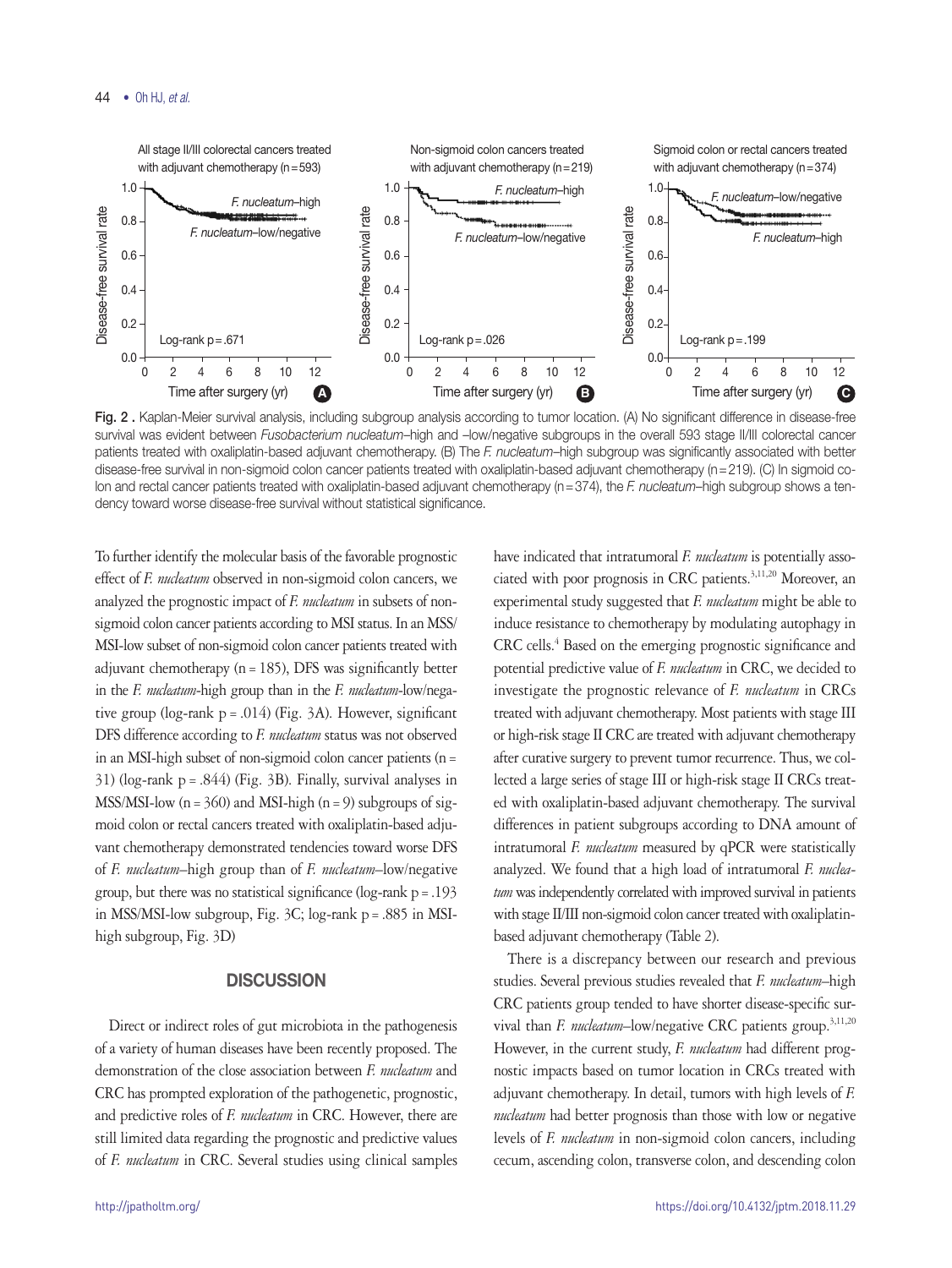Table 2. Univariate and multivariate survival analyses of patients with stage II/III non-sigmoid colon cancer treated with oxaliplatin-based adjuvant chemotherapy (n=219)

| Variable                          | No. | Univariate analysis<br>HR (95% CI) | p-value | Multivariate analysis<br>HR (95% CI) | p-value |
|-----------------------------------|-----|------------------------------------|---------|--------------------------------------|---------|
| F. nucleatum                      |     |                                    |         |                                      |         |
| F. nucleatum-low/negative         | 139 | Reference                          |         | Reference                            |         |
| F. nucleatum-high                 | 80  | $0.4(0.18 - 0.92)$                 | .031    | $0.42(0.18 - 0.97)$                  | .043    |
| pT category                       |     |                                    |         |                                      |         |
| pT1/pT2/pT3                       | 183 | Reference                          |         | Reference                            |         |
| pT4                               | 36  | 5.13 (2.65-9.92)                   | < .001  | $5.04(2.53 - 10.07)$                 | < .001  |
| pN category                       |     |                                    |         |                                      |         |
| pN0/pN1                           | 176 | Reference                          |         | Reference                            |         |
| pN <sub>2</sub>                   | 43  | 2.88 (1.47-5.64)                   | .002    | $2.65(1.31 - 5.35)$                  | .007    |
| Lymphovascular invasion           |     |                                    |         |                                      |         |
| Absent                            | 129 | Reference                          |         | Reference                            |         |
| Present                           | 90  | $2.78(1.41 - 5.50)$                | .003    | 1.39 (0.66-2.95)                     | .387    |
| Perineural invasion               |     |                                    |         |                                      |         |
| Absent                            | 169 | Reference                          |         | Reference                            |         |
| Present                           | 50  | $2.81(1.45 - 5.45)$                | .002    | $2.92(1.41 - 6.05)$                  | .004    |
| <b>BRAF</b> mutation              |     |                                    |         |                                      |         |
| Absent                            | 204 | Reference                          |         | Reference                            |         |
| Present                           | 15  | $3.12(1.30 - 7.49)$                | .011    | $2.21(0.86 - 5.69)$                  | .1      |
| Tumor histological grade          |     |                                    |         |                                      |         |
| G1/G2                             | 190 | Reference                          |         | $\overline{\phantom{a}}$             |         |
| G3/G4                             | 29  | $1.14(0.44 - 2.92)$                | .791    |                                      |         |
| MSI status <sup>a</sup>           |     |                                    |         |                                      |         |
| MSS/MSI-low                       | 185 | Reference                          |         | ÷,                                   |         |
| MSI-high                          | 31  | $0.57(0.17 - 1.87)$                | .353    |                                      |         |
| CIMP statusb                      |     |                                    |         |                                      |         |
| CIMP-low/negative                 | 192 | Reference                          |         | $\overline{\phantom{a}}$             |         |
| CIMP-high                         | 25  | 1.32 (0.51-3.40)                   | .567    |                                      |         |
| <b>KRAS</b> mutation <sup>c</sup> |     |                                    |         |                                      |         |
| Absent                            | 148 | Reference                          |         |                                      |         |
| Present                           | 71  | $0.93(0.46-1.89)$                  | .844    |                                      |         |

HR, hazard ratio; 95% CI, 95% confidence interval of HR; G1, grade 1 (well differentiated); G2, grade 2 (moderately differentiated); G3, grade 3 (poorly differentiated); G4, grade 4 (undifferentiated); MSI, microsatellite instability; MSS, microsatellite-stable; CIMP, CpG island methylator phenotype.

ªAmong the 219 cases, MSI status could not be determined in three cases due to inadequate DNA quality or quantity; <sup>b</sup>Among the 219 cases, CIMP status could not be determined in two cases due to inadequate DNA quality or quantity.

cancers (Table 2, Fig. 2B). On the other hand, *F. nucleatum*–high CRCs showed a tendency toward worse prognosis compared to *F. nucleatum*–low/negative CRCs in sigmoid colon and rectal cancers (Fig. 2C). Since these contrasting prognostic implications of *F. nucleatum* according to tumor location may counterbalance the overall prognostic effect of *F. nucleatum* in CRCs, presently *F. nucleatum* displayed no association with prognosis in a total of 593 stage II/III CRC patients treated with adjuvant chemotherapy (Fig. 2A). The reason for the discrepancy between the current and prior findings may be the difference in the composition of the study populations. Yamaoka *et al*. 20 described that *F. nucleatum* was highly correlated with shorter disease specific survival especially in stage IV CRCs. In that study, in all stages of CRCs, diseasespecific survival was decreased in CRCs featuring a high level of

*F. nucleatum* compared with that in CRCs with low levels of *F. nucleatum*, although the survival differences according to *F. nucleatum* level was decreased compared to that in the stage IV CRC subgroup.<sup>20</sup> In addition, it cannot be excluded that there might be heterogeneities of detailed treatment approaches, such as adjuvant chemotherapy regimen, in the CRC cohorts of other studies. By contrast, our study samples were a well-selected and relativelyhomogeneous cohort that contained only stage III or high-risk stage II CRCs treated with oxaliplatin-based adjuvant chemotherapy. Therefore, the prognostic implications of *F. nucleatum* in CRC that is evident from our study could be meaningfully different from the results of other research groups.

In an experimental study, *F. nucleatum* promoted resistance to chemotherapy in CRC cells.<sup>4</sup> However, our results indicate that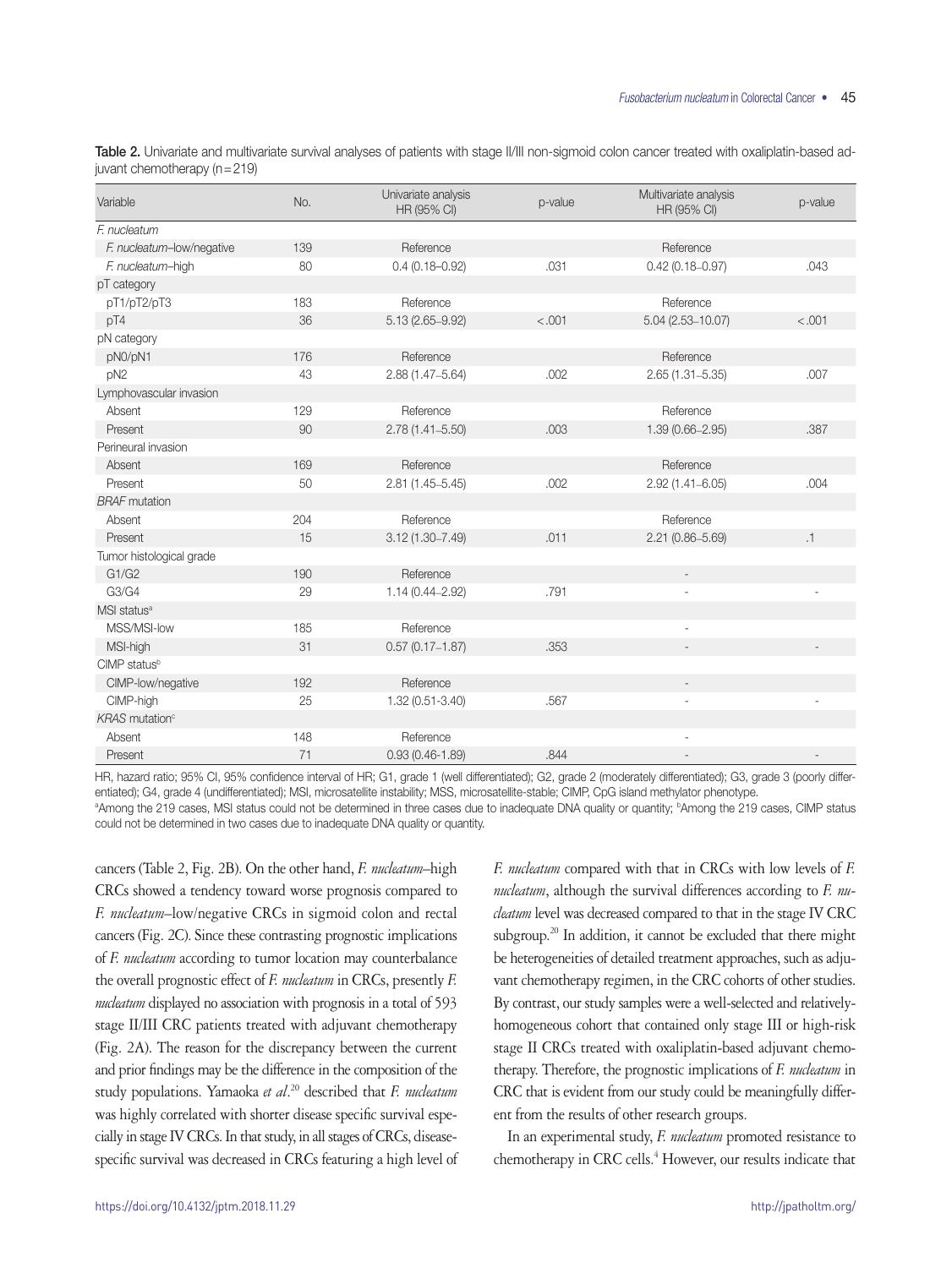

Fig. 3. Kaplan-Meier survival analysis, including subgroup analysis according to combined tumor location and microsatellite instability (MSI) status. (A) The *Fusobacterium nucleatum*–high subgroup was significantly associated with better disease-free survival in an MSS/MSI-low subset of non-sigmoid colon cancer patients treated with oxaliplatin-based adjuvant chemotherapy (n=185). (B) No significant survival difference according to *F. nucleatum* status was observed in an MSI-high subset of non-sigmoid colon cancer patients treated with oxaliplatinbased adjuvant chemotherapy (n=31). (C) There is a tendency toward worse survival in the *F. nucleatum*–high subgroup without statistical significance in an MSS/MSI-low subset of sigmoid colon or rectal cancer patients treated with oxaliplatin-based adjuvant chemotherapy (n = 360). (D) No significant survival difference according to *F. nucleatum* status was observed in an MSI-high subset of sigmoid colon or rectal cancer patients treated with oxaliplatin-based adjuvant chemotherapy (n=9).

influences of *F. nucleatum* on responses to chemotherapy might be diverse in the context of tumor location of CRCs. In sigmoid colon and rectal cancers, the expected chemoresistant effect of *F. nucleatum* seems to have occurred because *F. nucleatum*–high was linked with poor prognosis in sigmoid colon and rectal cancer patients treated with adjuvant chemotherapy, although statistical significance was not reached (Fig. 2C). Nevertheless, in nonsigmoid colon cancers, a chemoresistant role of *F. nucleatum* seems to be attenuated. Rather, *F. nucleatum* might induce a chemoresponsive effect because *F. nucleatum*–high was significantly asso-

ciated with favorable prognosis in non-sigmoid colon cancers treated with adjuvant chemotherapy (Table 2, Fig. 2B). The underlying mechanism of the potential contrasting effects of *F. nucleatum* on the chemotherapy response depending on location of CRC is unclear. However, the idea that different tumor locations can define different prognosis and treatment responses in CRC has been increasingly addressed. In fact, based on the accumulating clinical data, primary tumor location is regarded as a prognostic factor in metastatic CRCs.<sup>21</sup> Stage IV CRCs primarily located in the right-sided colon are significantly associated with worse prognosis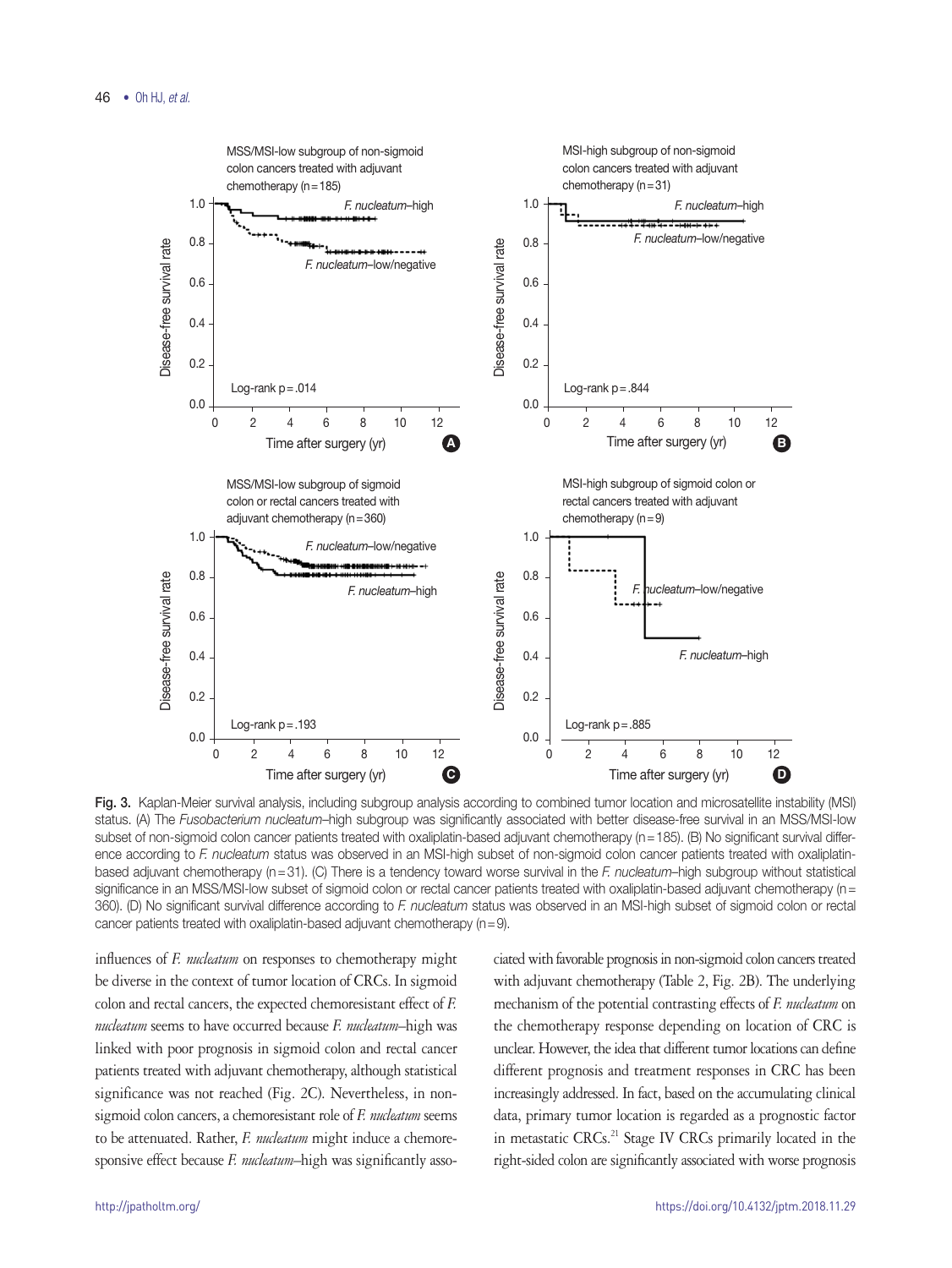compared with left-sided stage IV CRCs. The different molecular, pathological, and clinical features between right-sided colon cancers and left-sided CRCs have been reported.<sup>21,22</sup> Therefore, the potential different impacts of *F. nucleatum* on prognosis and treatment responses according to tumor location in CRCs are not surprising. To the best of our knowledge, this study is the first report to investigate the prognostic effect of *F. nucleatum* according to tumor location in CRCs, especially in adjuvant chemotherapy-treated CRCs. Our study suggests that the prognostic effect of *F. nucleatum* should be evaluated considering the location of the tumor.

In this study, the proportion of *F. nucleatum*–high CRCs differed in each tumor location bowel subsite. The proportion of *F. nucleatum*–high tumors in all the CRCs was 34.4% (204 of 593). Cecal cancers displayed the highest proportion of *F. nucleatum*high tumors (54.5%), followed by ascending colon cancers (38.4%) (Fig. 1). It was notable that over half of the cecal cancers were *F. nucleatum*–high tumors. Our results are consistent with those of previous studies demonstrating the significant association of the proximal location of CRCs with a high level of intratumoral *F. nucleatum*. According to the study by Mima *et al.*,<sup>13</sup> the proportion of *F. nucleatum*–high CRCs increased along the distance from the anal verge, and cecal cancers showed the highest proportion of *F. nucleatum*–high subtype. The underlying mechanism of the specific enrichment of *F. nucleatum* in cecal and ascending colon cancers is still unclear, but microenvironmental or biological factors specifically found in the cecal to ascending colon areas could influence the increase of intratumoral *F. nucleatum*. For example, bacterial biofilms are intensively enriched in rightsided colon tumors compared with those in left-sided colorectal tumors.<sup>23</sup> Based on recent experimental findings, potential molecular mechanisms can be hypothesized. According to a previous experimental study, *F. nucleatum* is enriched in colorectal tumor tissue by Fap2 binding to Gal-GalNAc expressed on tumor cells.24 Thus, it can be hypothesized that Gal-GalNAc expression on tumor cells might be more upregulated in the rightsided colon than in the left-sided colon. Further investigations are needed to elucidate the biological reason of the preference of invasive *F. nucleatum* for right-sided colon cancers.

According to the recent data reported by Ogino group, *F. nucleatum* in CRCs differentially impacts tumor-infiltrating lymphocyte (TIL) density depending on MSI status.<sup>25</sup> In detail, there was an inverse association between *F. nucleatum* load and TIL density in MSI-high CRCs, whereas a positive correlation between *F. nucleatum* load and TIL density was observed in non– MSI-high CRCs.<sup>25</sup> This finding can provide an important clue for the interpretation of our present results. It has been validated

that high TIL density is strongly associated with favorable prognosis in CRCs.26 Thus, because *F. nucleatum*–high tumors might be associated with increased antitumor immunity and subsequent improved prognosis in non–MSI-high CRCs, the favorable prognostic effect of *F. nucleatum*–high in the MSS/MSI-low subset of non-sigmoid colon cancers, which was observed in our present study, could be a reasonable finding. However, we also found that the prognostic significance of *F. nucleatum* was valid only in non-sigmoid colon cancers, but not in sigmoid colon/ rectal cancers, suggesting that both tumor location and MSI status should be concurrently considered for understanding the prognostic implications of *F. nucleatum* in CRCs.

There have been several reports regarding the poor prognostic effect of *F. nucleatum* in CRCs, which was mainly observed in Western CRC cohorts or stage IV CRC cohorts.<sup>3,20,27</sup> However, our present data indicate that high intratumoral *F. nucleatum* load might be associated with favorable prognosis in a limited subgroup of CRCs, a MSS/MSI-low subset of non-sigmoid colon cancers. We suspect that different compositions of tumor locations and MSI subtypes in CRC cohorts might influence the different prognostic effects of *F. nucleatum* in overall CRCs. Because it has been known that the frequency of MSI-high in CRCs is definitely lower in East Asia countries than in Western countries,28 the potential favorable prognostic effect of *F. nucleatum* in proximal colonic-located, non–MSI-high CRCs might be significantly attenuated in CRC cohorts of Western countries, which consist of relatively high numbers of MSI-high tumors. Instead, both the tendency toward worse prognosis of *F. nucleatum*–high in MSI-high tumors (Supplementary Fig. S2A) and the potential poor prognostic effect of *F. nucleatum*–high tumors observed in sigmoid colon/rectal cancers (Fig. 2C) might augment the adverse prognostic impact of *F. nucleatum* in overall CRCs. To confirm this hypothesis, additional investigations using various CRC cohorts having different ethnic backgrounds would be needed. Regarding the poor prognostic feature of *F. nucleatum* in stage IV CRCs observed in a few studies, $20,27$  it could be explained by relatively high proportion of distal-located CRCs as primary origin of stage IV CRCs. Thus, the potential worse prognostic effect of *F. nucleatum* in sigmoid colon or rectal cancers might be augmented especially in a stage IV subset of CRCs.

Although significant associations between CIMP-high (and/ or MSI-high) and *F. nucleatum* in CRCs were reported in several previous studies,<sup>3,8,9</sup> significant correlation between *F. nucleatum*–high group and CIMP-high or MSI-high molecular subtype was not observed in our present study (Table 1). However, there was an evident tendency toward higher proportion of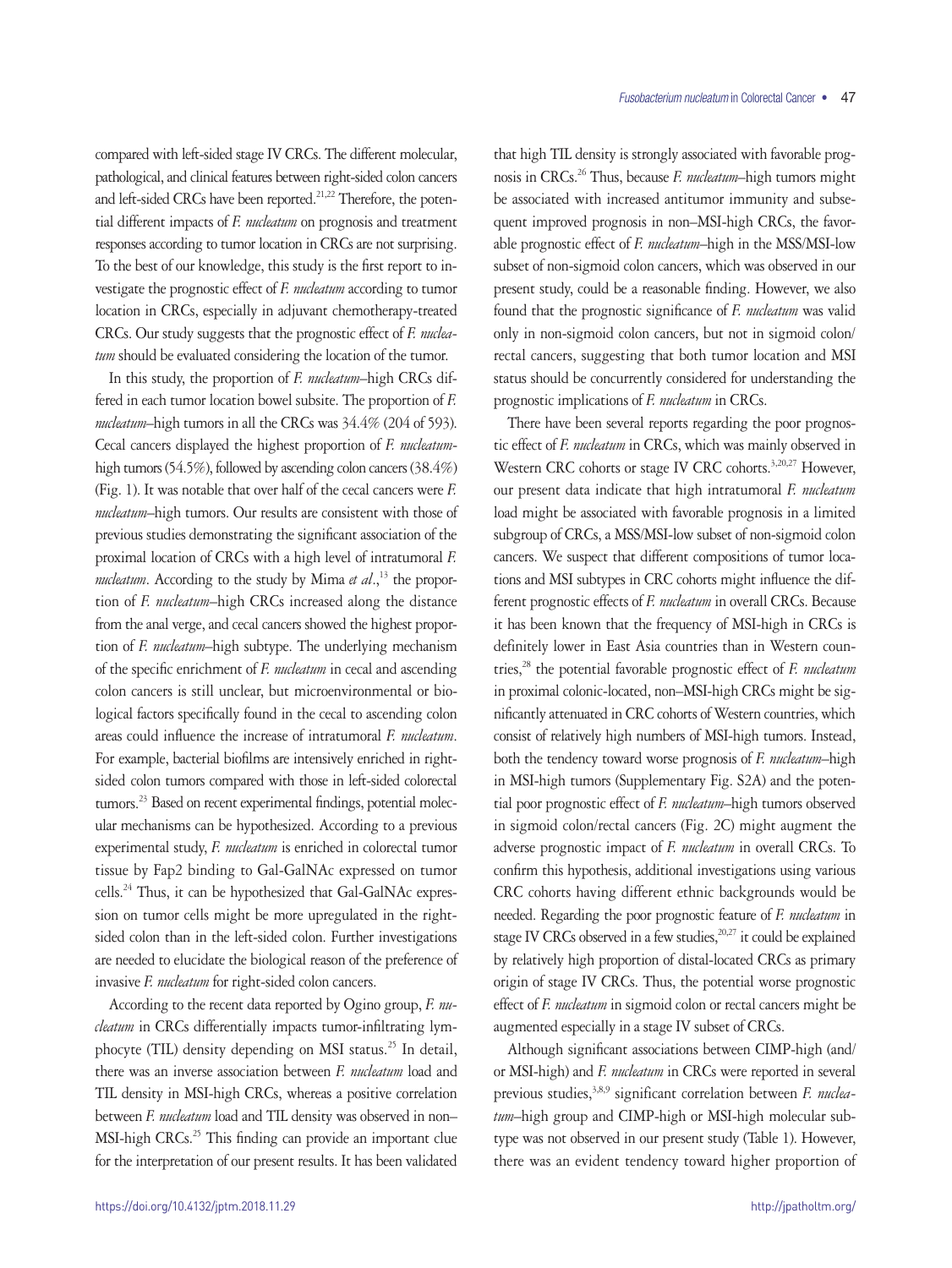CIMP-high tumors in *F. nucleatum*-high group than in *F. nucleatum*–low/negative group (7.4% vs. 4.7%) (Table 1). In addition, we performed mean comparison of *F. nucleatum* DNA amount (2-∆Ct) between CIMP-high and CIMP-low/negative tumors, and the results indicated that mean *F. nucleatum* DNA amount was higher in CIMP-high tumors than in CIMP-low/negative tumors although statistical significance was not reached (0.986 vs.  $0.367$ , p = .157) (Supplementary Fig. S3). The reason for unclear molecular association of *F. nucleatum* in our study samples may be explained by potential ethnic differences and biased sample composition. As mentioned above, the frequencies of MSI-high and CIMP-high in CRCs are lower in East Asian population than in Western population. If a high number of CIMPhigh cases were included in our cohort, significant association between *F. nucleatum*–high and CIMP-high might have been observed. Moreover, our study samples were confined to selected stage III or high-risk stage II CRCs treated with adjuvant chemotherapy. Thus, molecular compositions of our CRC cohort were possibly biased. For example, the CIMP-high/non-MSIhigh subtype has been known as an aggressive phenotype of CRCs and can be more enriched in stage IV tumors. Because stage IV cases were excluded from our study samples, the potential association between *F. nucleatum*–high and CIMP-high could be weakened. Considering that data are limited, the relationship between *F. nucleatum* and specific molecular phenotypes in CRCs has not been conclusive yet. Therefore, further clinical and experimental investigations are needed to elucidate whether CIMPhigh and/or MSI-high molecular phenotype can significantly interact with intratumoral *F. nucleatum* enrichment in CRCs.

The proportion of *F. nucleatum*-positive cases in CRCs by qPCR analysis has been variable according to different investigations (8.6%–74%).<sup>29</sup> In our results, *F. nucleatum* DNA was detected in 408 out of 593 cases (68.8%). The reason for variability in the *F. nucleatum*-positive rate in CRCs is unclear, but tissue quality might be a critical factor for this discrepancy. Recently, Lee *et al*. 27 found that the tissue fixation method could affect different results of *F. nucleatum* qPCR analysis. We also found that when the FFPE tissues were more recent, the positive rate of *F. nucleatum* was increased (unpublished data). Therefore, it can be inferred that *F. nucleatum*-positive rate by qPCR method could be variable, depending on tissue fixation method and tissue storage time.

There are several limitations in this study. First, we assessed the amount of *F. nucleatum* in genomic DNA samples extracted from FFPE tissues. The precise quantification of *F. nucleatum* could be disturbed owing to the degraded nature of DNA extracted from FFPE tissues although a substantial number of previous studies that analyzed *F. nucleatum* in clinical CRC samples also used FFPE tissue-derived DNA. Second, our study cohort was retrospectively collected. The results from our study should be validated by other prospective studies.

In conclusion, the prognostic impact of *F. nucleatum* in CRCs treated with adjuvant chemotherapy may differ depending on the combined status of primary tumor location and MSI molecular phenotype. Intratumoral *F. nucleatum* load may be a potential prognostic factor in stage III or high-risk stage II non-sigmoid colon cancers treated with oxaliplatin-based adjuvant chemotherapy, especially in an MSS/MSI-low molecular subtype. There have been very limited data regarding the detailed prognostic implications of *F. nucleatum* in CRCs according to various clinicopathologic and molecular contexts. Therefore, further studies using large prospective cohorts will be necessary to validate the different location/MSI-dependent prognostic impacts of *F. nucleatum* in CRCs treated with adjuvant chemotherapy.

#### **ORCID**

Hyeon Jeong Oh: https://orcid.org/0000-0002-9998-3988 Jung Ho Kim: https://orcid.org/0000-0002-6031-3629 Jeong Mo Bae:: https://orcid.org/0000-0003-0462-3072 Hyun Jung Kim: https://orcid.org/0000-0002-8136-7095 Nam-Yun Cho: https://orcid.org/0000-0002-2126-9549 Gyeong Hoon Kang: https://orcid.org/0000-0003-2380-6675

### **Electronic Supplementary Material**

Supplementary materials are available at Journal of Pathology and Translational Medicine (http://jpatholtm.org).

### **Conflicts of Interest**

The authors declare that they have no potential conflicts of interest.

### **Acknowledgments**

This study was supported by the National Research Foundation of Korea grant funded by the Korea government (Ministry of Science and ICT) (2016R1C1B2010627), a grant from the National Research Foundation of Korea grants funded by the Korea government (Ministry of Science and ICT) (2016M3A9B 6026921), and a grant from the Korea Health Technology R&D Project through the Korea Health Industry Development Institute funded by the Korea government (Ministry of Health and Welfare) (HI14C1277).